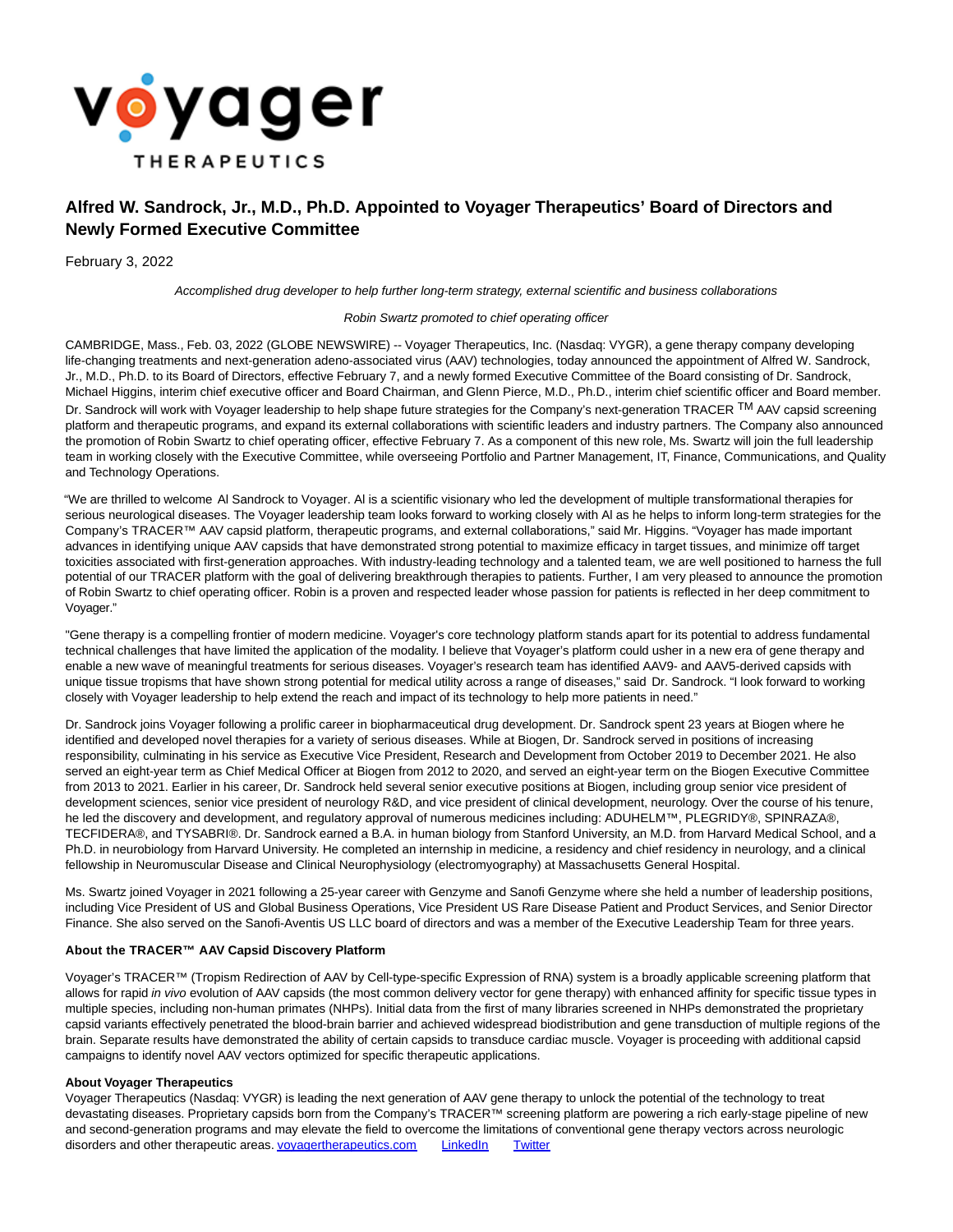Voyager Therapeutics<sup>®</sup> is a registered trademark, and TRACER™ is a trademark, of Voyager Therapeutics, Inc. ADUHELM™ is a trademark, anc PLEGRIDY<sup>®</sup>, SPINRAZA<sup>®</sup>, TECFIDERA<sup>®</sup>, and TYSABRI<sup>®</sup> are registered trademarks of Biogen Inc.

## **Forward-Looking Statements**

This press release contains forward-looking statements for the purposes of the safe harbor provisions under The Private Securities Litigation Reform Act of 1995 and other federal securities laws. The use of words such as "may," "might," "will," "would," "should," "expect," "plan," "anticipate," "believe," "estimate," "undoubtedly," "project," "intend," "future," "potential," or "continue," and other similar expressions are intended to identify forward-looking statements.

For example, all statements Voyager makes regarding Dr. Sandrock's intention to join the Company as a member of its Board, Ms. Swartz's intention to assume the role of chief operating officer, the contributions Dr. Sandrock and Ms. Swartz may make as leaders for the Company, the amount of time and the value of the contributions that will be furnished by Dr. Sandrock to the Company as a member of the Executive Committee, and the potential for Voyager's platform, including its novel capsids generated from Voyager's TRACER screening technology, to have a positive impact for gene therapy development and the treatment of patients with medical conditions are forward looking statements.

All forward-looking statements are based on estimates and assumptions by the Company's management that, although the Company believes such forward-looking statements to be reasonable, are inherently uncertain. All forward-looking statements are subject to risks and uncertainties that may cause actual results to differ materially from those that the Company expected. Such risks and uncertainties include, among others, the ability of Dr. Sandrock to dedicate significant time to the business of the Company and to perform successfully his duties as a director of the Company, the ability of Ms. Swartz to transition to and perform successfully her duties as the chief operating officer, the continued development by the Company of various technology platforms, including the Company's TRACER platform; the Company's scientific approach and general development progress; the Company's ability to attract and retain talented employees and contractors and the sufficiency of the Company's cash resources to fund its operations.

These statements are also subject to a number of material risks and uncertainties that are described in Voyager's most recent Annual Report on Form 10-K filed with the Securities and Exchange Commission, as updated by its subsequent filings with the Securities and Exchange Commission. All information in the press release is as of the date of this press release, and any forward-looking statement speaks only as of the date on which it was made. The Company undertakes no obligation to publicly update or revise this information or any forward-looking statement, whether as a result of new information, future events or otherwise, except as required by law.

# **Contacts**

Investors [Investors@voyagertherapeutics.com](https://www.globenewswire.com/Tracker?data=mr5rQhnUUguaRDy2HmZfgKmvyY-TtrrMAAEHVFDVvlp8bFVoftJRxTEOcZo34wpWYR0hFlRGaFFWkjTx_n1xjf-ONqb1tSFAUHTKVbEaAmpM45Xi5txLX4zFR-u5hsYT)

Andrew Funderburk [afunderburk@kendallir.com](https://www.globenewswire.com/Tracker?data=UE9mLHyt2AdAEKc44JYNRQtljcGYhBfodu0zcd-wU5cwWB7FsMYrHn9dsvkYSz80e-ZzDNt22fbUTRXzmgvUot9-NB86hRQjxFJhw_NbvEM=)

Media Scott Santiamo [ssantiamo@vygr.com](https://www.globenewswire.com/Tracker?data=4ztZrs3XPMWpddq2SgYdQov7FhLRsfBIDG3aC9dgKsNYBfVLeKfCzXGUQea_sTGdbt0e5_TPPIiPJJYMS1TtHuuHmfErhndDGkJmQco1wSM=)

Peg Rusconi [prusconi@vergescientific.com](https://www.globenewswire.com/Tracker?data=kS_bEEi2Fyjufu0CjezSgq0ij3haYrZb_Z_-Gx2umP6_laa3jhnJxDPI4WtQTv-m4ix1Wv6HVvjzWk-KmIZvapIk_52D8Q4TPm4xcgt8zOijJh7hnDWoRJyL4kyn5RWx)

Photos accompanying this announcement are available at:

[https://www.globenewswire.com/NewsRoom/AttachmentNg/d282745a-3ea4-45cd-9668-bc3c37d7d03a](https://www.globenewswire.com/Tracker?data=WCNJgSKKh3wew9J-8KMzeymzdYnKHjNVICXFnHf94LrFOftmk6hTU0KnQYshn-FQu_e7sQIef9HJg-u2SWDDWrpIi2seIry7FdxCMmergI-B9rmnbnMjh3xCKyqRZIdmqb6IuyOsjFvWhMuZTp4_nOH1lvyVQdC07OMAqw8Lr4P6q-n7NV5_GFiuc4IL9fKh81waoz-HwNozedMydtnalVypq9WFoXpglkzsg9EIKplSfqT0hCaqHHeIXmyucwbSBTziIlh8_dUg6x64fuRkXg==)

[https://www.globenewswire.com/NewsRoom/AttachmentNg/8c0f955f-3860-4a07-838a-7a2c86effa92](https://www.globenewswire.com/Tracker?data=WCNJgSKKh3wew9J-8KMzeymzdYnKHjNVICXFnHf94LrFOftmk6hTU0KnQYshn-FQt_BRyPDICZ7PIHkepq7IJVYYlmXkXvrP6ZEku0jkY2AB5oNcFX9Y-Eh7kr6K7ZRsSxGl6QpkEHsWGnw8lKj_7xQJFtwV1hYoiwgh1xsUNofcCp6TKOPEgGrNBy1Yhht0FHrbvZELygc_F-z_uRskmiaifaK6Iu4gUkUfYrggQKv849_IXHpujkz7Tjr7T0BbwA4HkbEBE2UP_RPD7cmEbQ==)

[https://www.globenewswire.com/NewsRoom/AttachmentNg/64f5c72a-a57a-4bc7-b5f0-190faa857c8c](https://www.globenewswire.com/Tracker?data=WCNJgSKKh3wew9J-8KMzeymzdYnKHjNVICXFnHf94LrFOftmk6hTU0KnQYshn-FQ1FVb6AQDl7CpYsIzSDOo-V2qysFXBmKPDNZadM3UDnvScYjpQr3bj-kMY1qsiVUUTikm_WksKjopgExQlKN4a6yYy0-37Qm97-x4K9hoLPn77Q7d7TqPO2Sqj98Byc4gAroOAyhyqwgwtE-WRE6mzyJfFt6t3KfADuFVH5wIf5Y7GMfM4kKrn8nphU74nVqo7Zth1EkccL1TpQpdYtymwg==)



Source: Voyager Therapeutics, Inc.

**Al Sandrock**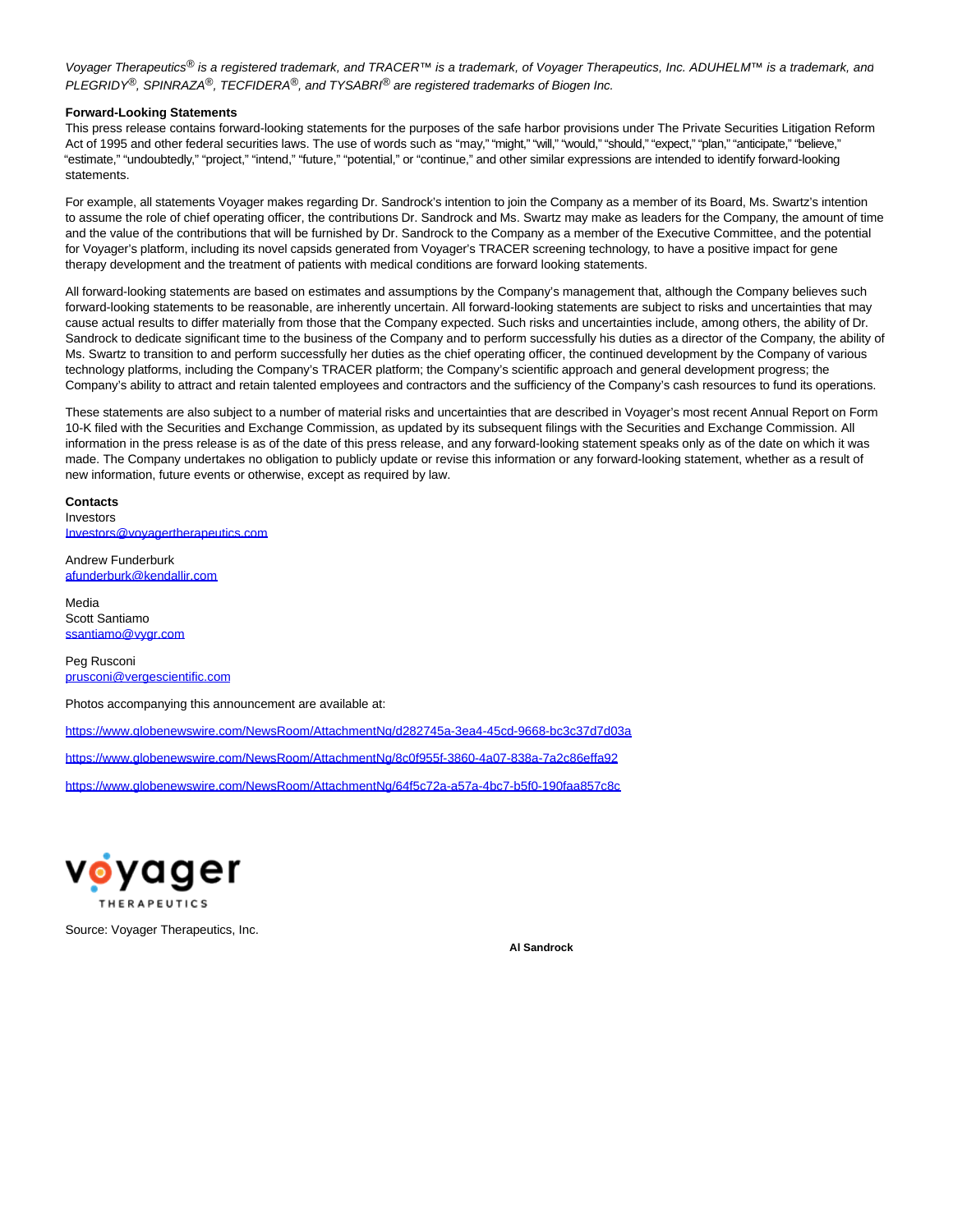

**Al Sandrock, Executive Committee Member at Voyager Therapeutics**

**TRACER Capsid Discovery Platform**



**TRACER Capsid Discovery Platform**

**Michael Higgins**